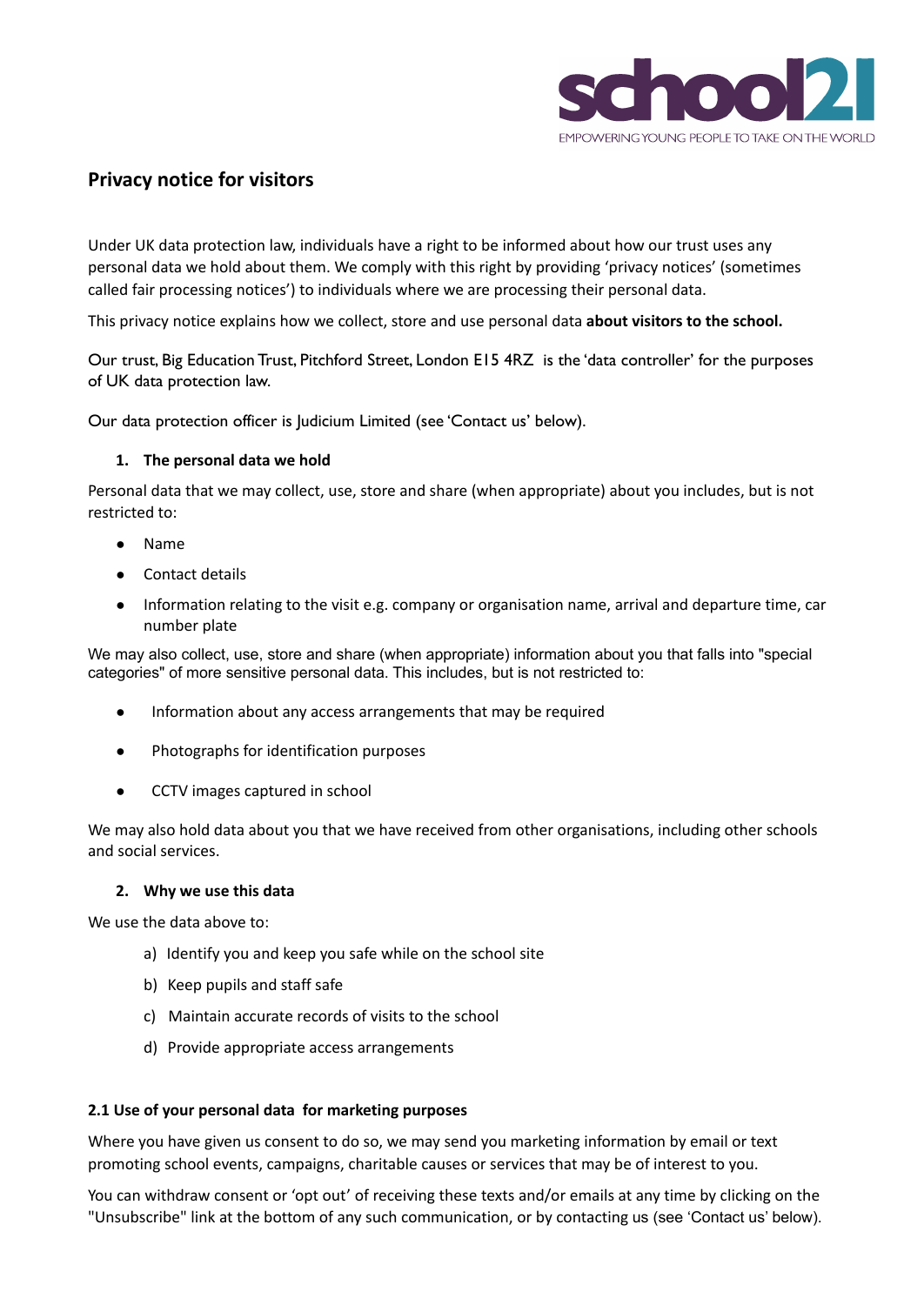### **2.2 Use of your personal data in automated decision making and profiling**

We do not currently process any personal data through automated decision making or profiling. If this changes in the future, we will amend any relevant privacy notices in order to explain the processing to you, including your right to object to it.

# **3. Our lawful basis for using this data**

We only collect and use personal information about you when the law allows us to. Most commonly, we use it where we need to:

- Comply with a legal obligation
- Carry out a task in the public interest

Less commonly, we may also use personal information about you where:

- You have given us consent to use it in a certain way
- We need to protect your vital interests (or someone else's interests where you have provided us with consent to use your data, you may withdraw this consent at any time. We will make this clear when requesting your consent, and explain how you go about withdrawing consent if you wish to do so.

Where you have provided us with consent to use your data, you may withdraw this consent at any time. We will make this clear when requesting your consent, and explain how you would go about withdrawing consent if you wish to do so.

# **3.1 Our basis for using special category data**

For 'special category' data, we only collect and use it when we have both a lawful basis, as set out above, and one of the following conditions for processing as set out in UK data protection law:

- We have obtained your explicit consent to use your personal data in a certain way
- We need to perform or exercise an obligation or right in relation to employment, social security or social protection law
- We need to protect an individual's vital interests (i.e. protect your life or someone else's life), in situations where you're physically or legally incapable of giving consent
- The data concerned has already been made manifestly public by you
- We need to process it for the establishment, exercise or defence of legal claims
- We need to process it for reasons of substantial public interest as defined in legislation
- We need to process it for health or social care purposes, and the processing is done by, or under the direction of, a health or social work professional or by any other person obliged to confidentiality under law
- We need to process it for public health reasons, and the processing is done by, or under the direction of, a health professional or by any other person obliged to confidentiality under law
- We need to process it for archiving purposes, scientific or historical research purposes, or for statistical purposes, and the processing is in the public interest

For criminal offence data, we will only collect and use it when we have both a lawful basis, as set out above, and a condition for processing as set out in UK data protection law. Conditions include:

- We have obtained your consent to use it in a specific way
- We need to protect an individual's vital interests (i.e. protect your life or someone else's life), in situations where you're physically or legally incapable of giving consent
- The data concerned has already been made manifestly public by you
- We need to process it for, or in connection with, legal proceedings, to obtain legal advice, or for the establishment, exercise or defence of legal rights
- We need to process it for reasons of substantial public interest as defined in legislation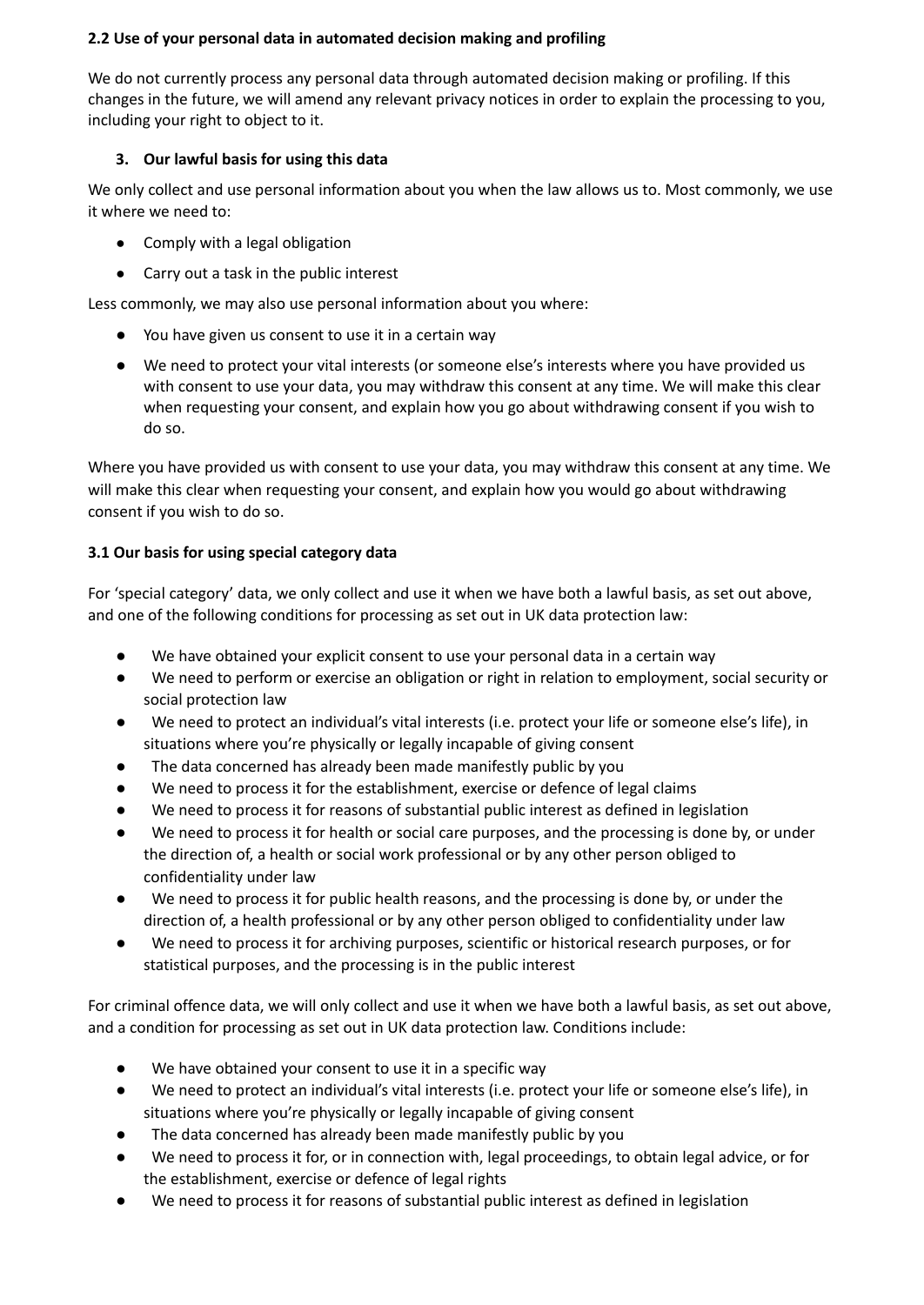# **4. Collecting this data**

While the majority of the information we collect from you is mandatory, there is some information that can be provided voluntarily.

Whenever we seek to collect information from you, we make it clear whether you must provide this information (and if so, what the possible consequences are of not complying), or whether you have a choice.

Most of the data we hold about you will come from you, but we may also hold data about you from:

- **Local authorities**
- Government departments or agencies
- Police forces, courts, tribunals

### **5. How we store this data**

We keep personal information about you while you volunteer at our school. We may also keep it beyond your work at our school if this is necessary. Our data retention policy sets out how long we keep information about governors/trustees and other volunteers.

You can request a copy of the Data Retention Policy by emailing info@school21.org.uk

We have put in place appropriate security measures to prevent your personal information from being accidentally lost, used or accessed in an unauthorised way, altered or disclosed.

We will dispose of your personal data securely when we no longer need it.

### **6. Who we share data with**

We do not share information about you with any third party without your consent unless the law and our policies allow us to do so.

Where it is legally required, or necessary (and it complies with UK data protection law) we may share personal information about you with:

- Government departments or agencies
- Our local authority, London Borough of Newham to meet our legal obligations to share certain information with it, such as safeguarding concerns
- Our regulator i.e. Ofsted
- Our auditors
- **Health authorities**
- Security organisations
- Professional advisers and consultants
- Charities and voluntary organisations
- Police forces, courts

#### **6.1 Transferring data internationally**

Where we transfer your personal data to a third-party country or territory, we will do so in accordance with UK data protection law.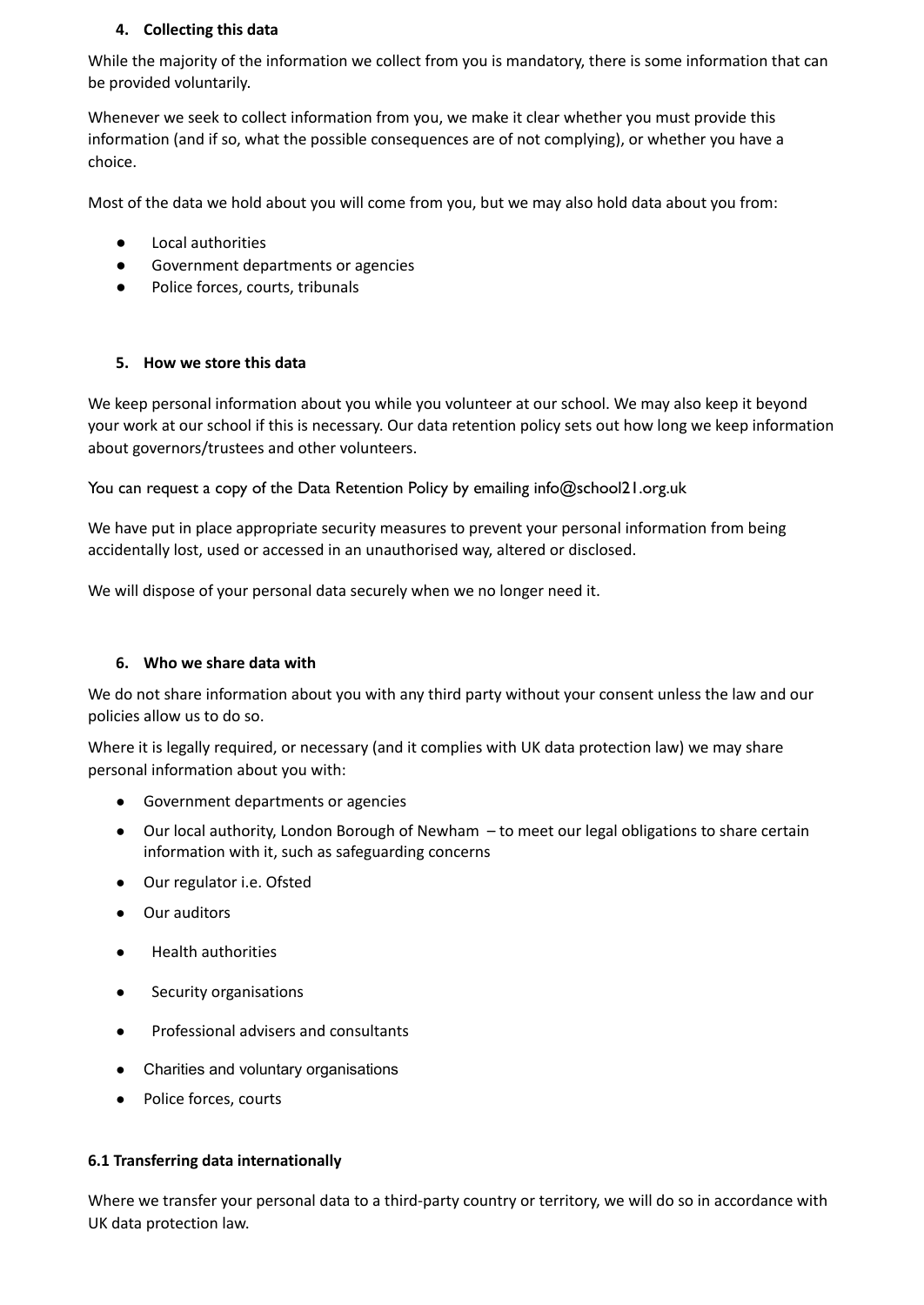In cases where we have to set up safeguarding arrangements to complete this transfer, you can get a copy of these arrangements by contacting us

# **7. Your rights**

### **7.1 How to access the personal information that we hold about you**

Individuals have a right to make a 'subject access request' to gain access to personal information that we hold about you.

If you make a subject access request, and if we do hold information about you, we will (subject to any exemptions that may apply):

- Give you a description of it
- Tell you why we are holding and processing it, and how long we will keep it for
- Explain where we got it from, if not from you
- Tell you who it has been, or will be, shared with
- Let you know whether any automated decision-making is being applied to the data, and any consequences of this
- Give you a copy of the information in an intelligible form

You may also have a right for your personal information to be transmitted electronically to another organisation in certain circumstances.

If you would like to make a request, please contact us (see 'Contact us' below).

#### **7.2 Your other rights regarding your data**

Under UK data protection law, you have certain rights regarding how your personal data is used and kept safe. You have the right to:

- Object to the use of your personal data if it would cause, or is causing, damage or distress
- Prevent your data being used to send direct marketing
- Object to the use of your personal data for decisions being taken by automated means (by a computer or machine, rather than a person)
- In certain circumstances, have inaccurate personal data corrected
- In certain circumstances, have the personal data we hold about you deleted or destroyed, or restrict its processing
- Withdraw your consent, where you previously provided it for the collection, processing and transfer of your personal data for a specific purpose
- In certain circumstances, be notified of a data breach
- Make a complaint to the Information Commissioner's Office
- Claim compensation for damages caused by a breach of the data protection regulations

To exercise any of these rights, please contact us (see 'Contact us' below).

### **8. Complaints**

We take any complaints about our collection and use of personal information very seriously.

If you think that our collection or use of personal information is unfair, misleading or inappropriate, or have any other concern about our data processing, please raise this with us in the first instance.

Alternatively, you can make a complaint to the Information Commissioner's Office: